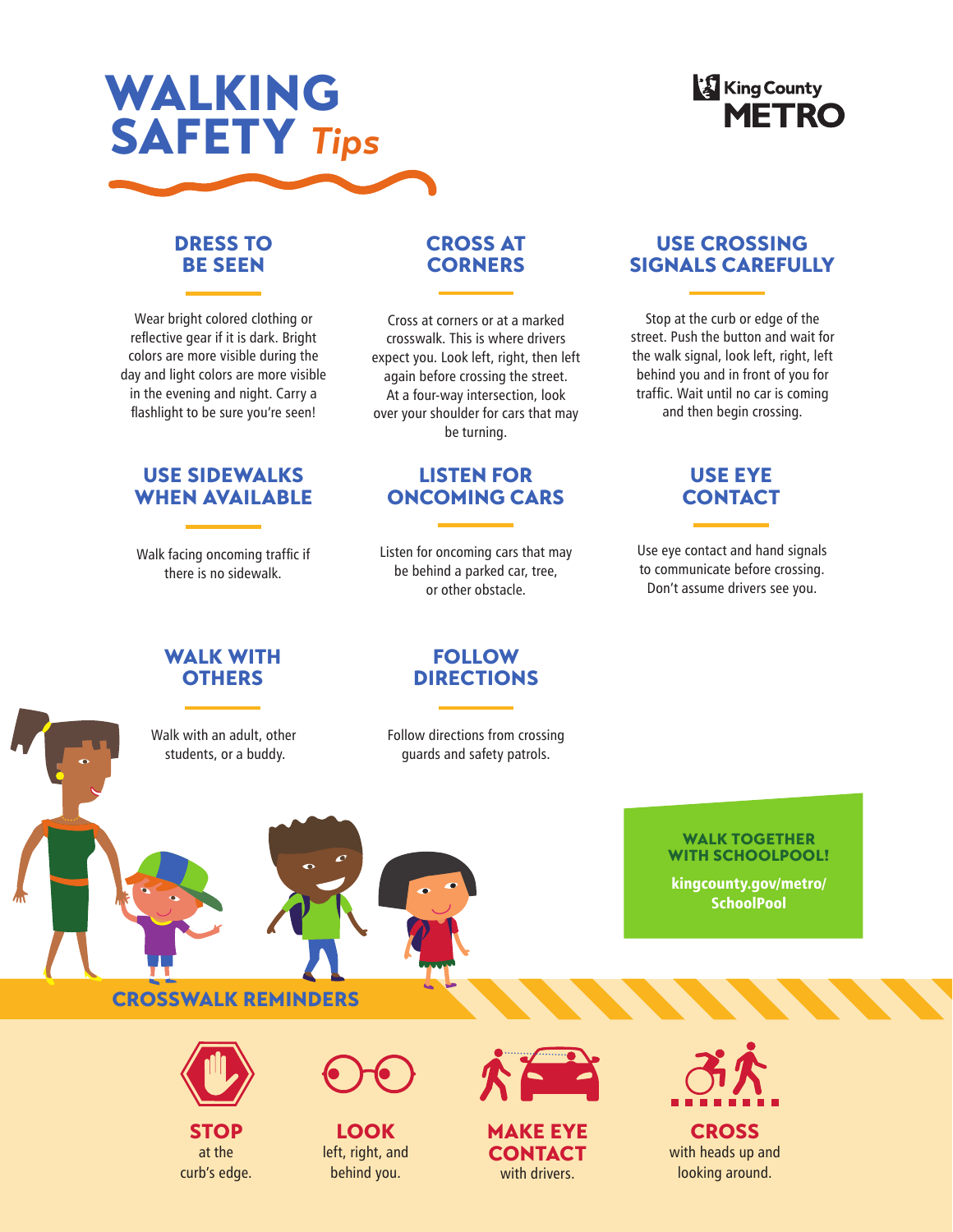# BIKING SAFETY *Tips*

# **King County**<br>**METRO**

# WEAR YOUR HELMET

Protect your brain - wear a helmet! It is the law. Make sure your helmet fits snugly and is firmly buckled under your chin.

# LOCK YOUR BIKE

When you get to school, lock your bike to a bike rack on school grounds. Lock both your front wheel and the bike frame to the rack.

# BE **PREDICTABLE**

Use hand signals and yield to pedestrians. Ride single file to allow faster traffic to pass. Pass slower traffic on the left, ringing a bell when passing. Use lights at night to stay visible.

# RIDING ON SIDEWALKS

In King County, you can ride your bicycle safely on sidewalks, as long as you are careful of people walking. Decide as a family or group whether to ride on the street or sidewalk.

# RIDE WITH **TRAFFIC**

Ride on the right, in the direction of traffic. Obey all signs and signals as if you were a car.

### BIKE TOGETHER WITH SCHOOLPOOL!

kingcounty.gov/metro/ **SchoolPool** 

# *Before you ride, do an*

ABC **QUICK CHECK**







### Do you have air in your tires?

Inflate them to the pressure listed on the side wall of the tire.



Are your brake pads worn thin or rubbing anywhere? Do your brake levers pull all the way down to your handlebars?

Adjust your brakes if you find these problems.



### Is your chain threaded over the sprocket and properly oiled?

Check your chain for wear.

If your chain skips on your cassette you might need a new one or just an adjustment.

# QUICK

### is for Quick Release

Are your quick release levers on tight?

Check the lever on your hubs in the center of the wheel.

# CHECK is for Check it Over

# Check the bike for any loose

or broken parts.

Take it for a test ride to check braking and shifting.

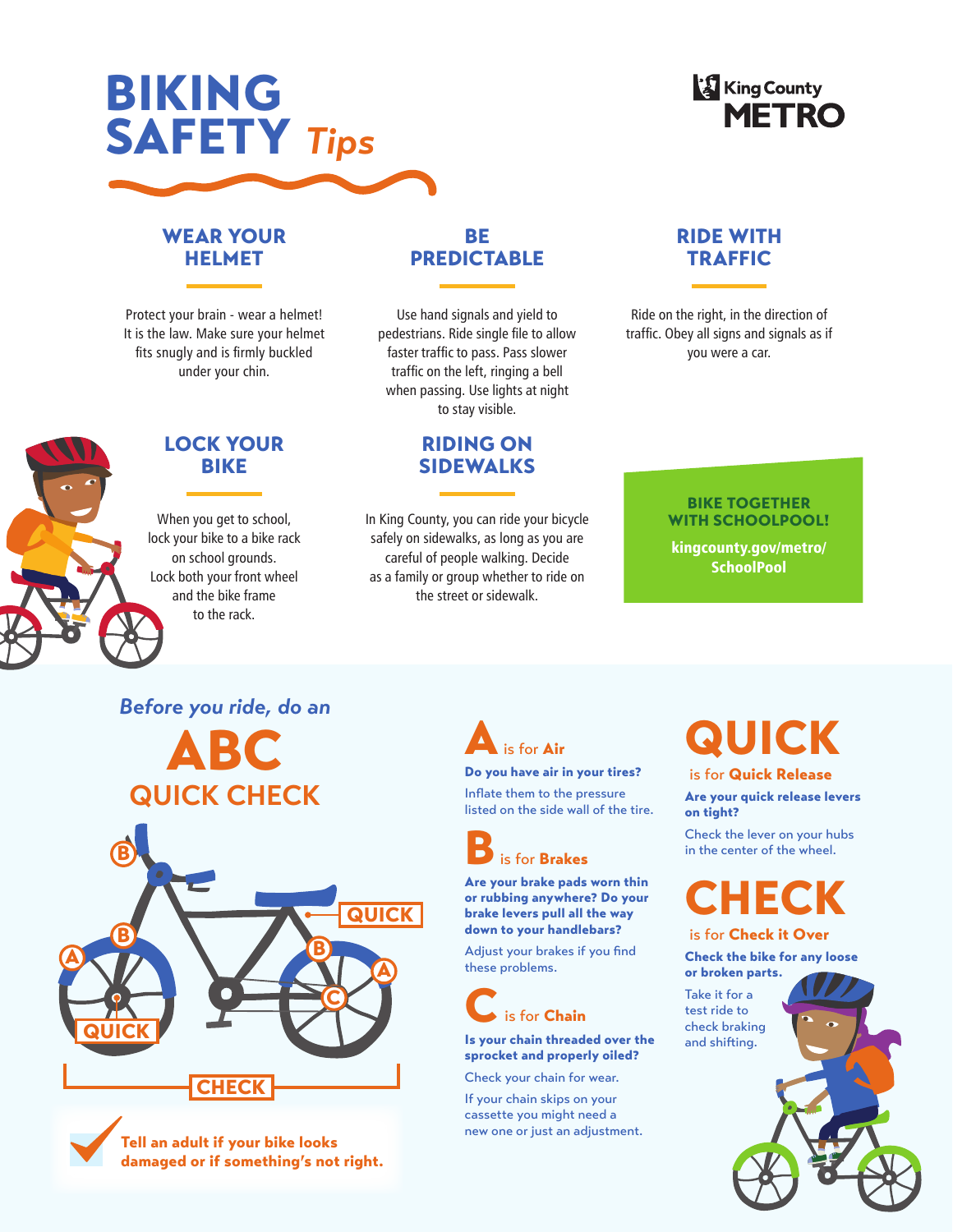



*Carpooling involves several students from different families sharing a trip to or from school in a motor vehicle. Sharing the trip to school can be convenient and fun.*



Ask around the neighborhood to see if other neighboring families would like to participate. Register at kingcounty.gov/metro/SchoolPool to find carpool buddies.

# CREATE A **SCHEDULE**

Create a schedule of who drives on which day(s), how many seats are available, and if any young students need car or booster seats.

# PLAN THE ROUTE

Plan where and when kids will be dropped off or picked up along the way.

# ESTABLISH COMMUNICATION

Establish communication methods, such as a group text or email thread, an existing carpooling app, and/or a phone tree.

# ENTER & EXIT FROM THE CURBSIDE

Students should enter and exit cars from the curbside, so they don't have to walk in the street.

# **DISCUSS** EXPECTATIONS

Discuss expectations for both parents and students, such as being on time, communicating delays or sick days, and driving behavior.

> BE PREPARED

Remind students who will be picking them up after school.

# BUCKLE UP!

Make sure every student has a working seatbelt and buckles up before the car moves.

# BE AN EXAMPLE

Follow directions from safety patrol and crossing guards. It's the law.



*over…*